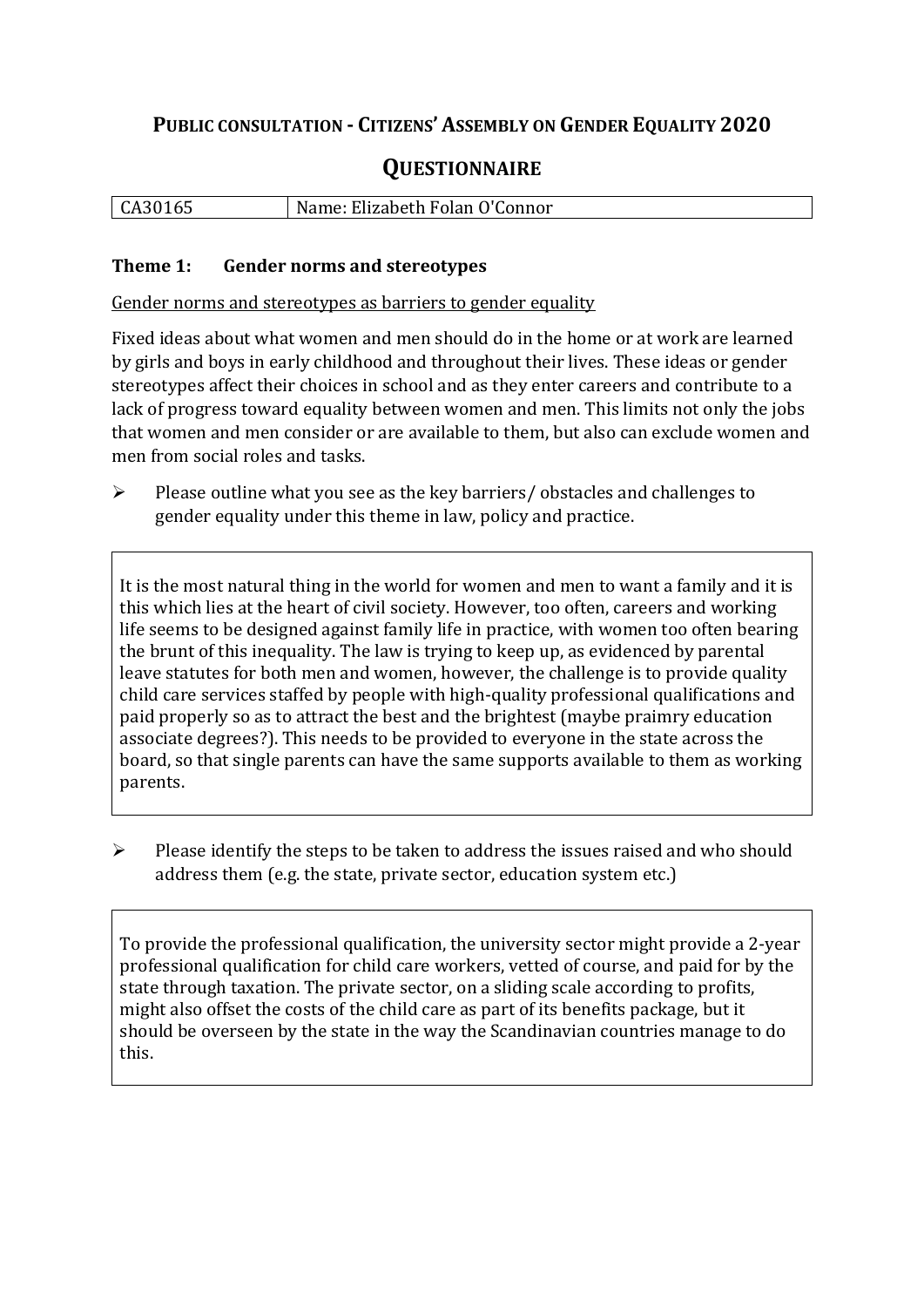# **Theme 2: Work: Occupational segregation by gender, gender discrimination and the gender pay gap**

Women and men are often concentrated into different kinds of jobs and within the same occupations, women are often in work that is less well paid and has less opportunities for career advancement. Women often work in areas where they can work part-time so as to fit in with their caring responsibilities. While many men work in low paid jobs, many professions dominated by women are also low paid, and professions that have become female-dominated have become lower paid. This worsens the gender pay gap (the average difference between the wages of women and men who are working).

 $\triangleright$  Please outline what you see as the key barriers/ obstacles and challenges to gender equality under this theme in law, policy and practice.

AS with so many of these issues, while the law and policy may strive to overcome these inequalities, in practice, these inequalities stubbornly persist. This underscores just how pervasive gender roles are. In this area, I think more representations of men and women in roles that are seen as non-traditional might help socialise people into accepting that anyone with the right aptitude and training can be successful in the role of their choosing. If I can single out one person who represents this idea it is the National Archivist Catriona Crowe--she represents competency and intelligence that somehow transcends her gender, makes it irrelevant. If we can have more examples of public role models like her, I think it might bring about positive, progressive attitudinal change.

 $\triangleright$  Please identify the steps to be taken to address the issues raised and who should address them (e.g. the state, private sector, education system etc.)

I would argue that this might be best approached in the media and entertainment sectors. More interviews with female judges, solicitors, members of the Dail and the Senate, etc., where they talk about how they got where they are today. I think this is the best way to change attitudes, more representation in the public sphere. And I don't think this has to be prescriptive...I genuinely think people want to see these representations. So, more funding would go a long way.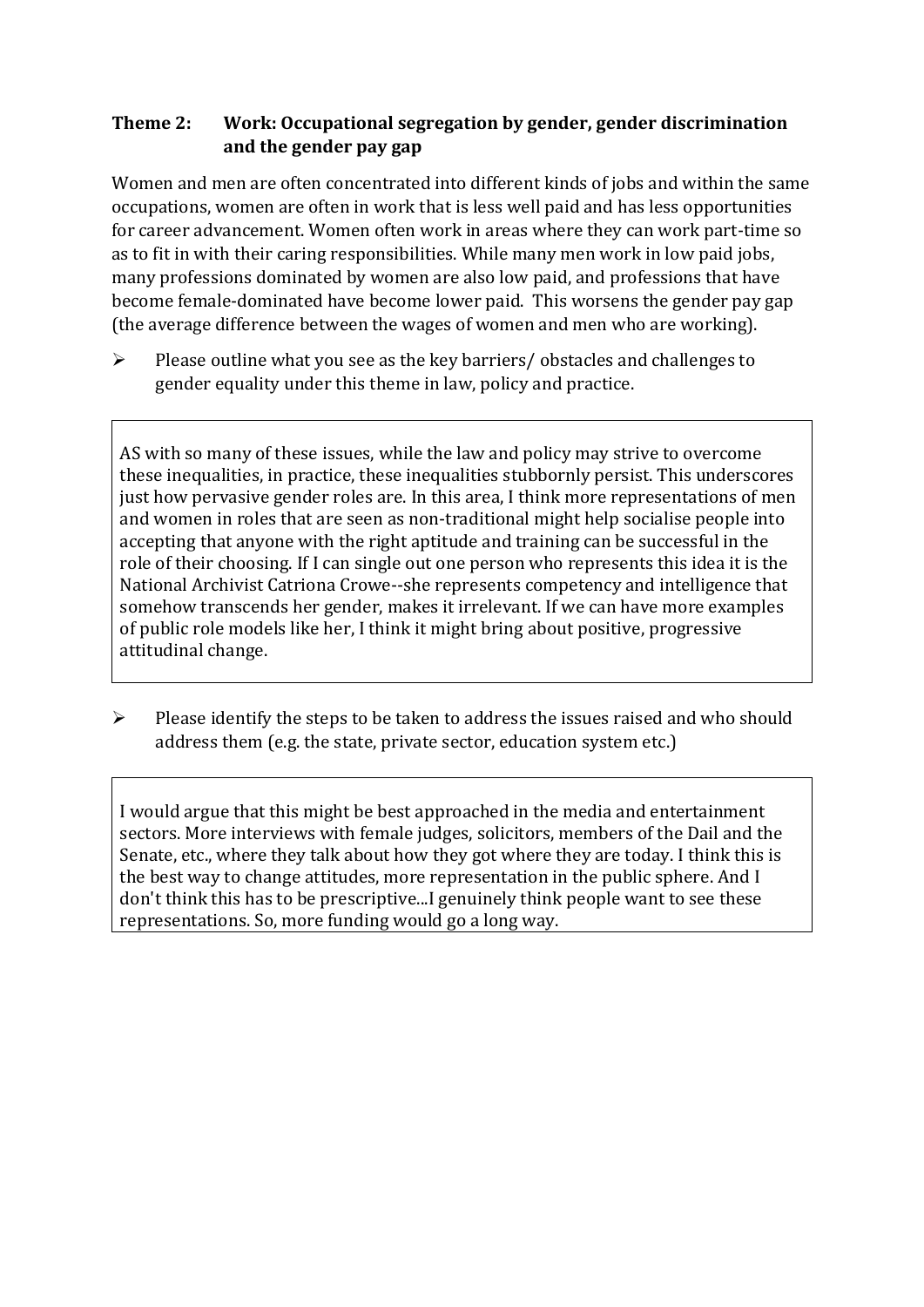# **Theme 3. Care, paid and unpaid, as a social and family responsibility**

Care -- the social responsibility of care and women and men's co responsibility for care, especially within the family

Women remain disproportionately responsible for unpaid care and often work in poorly paid care work. For working parents or [lone parents,](https://aran.library.nuigalway.ie/bitstream/handle/10379/6044/Millar_and_Crosse_Activation_Report.pdf?sequence=1&isAllowed=y) balancing paid work with parenting and or caring for older and dependent adults presents significant challenges. Women are [most disadvantaged by these challenges,](https://eige.europa.eu/gender-equality-index/game/IE/W) yet men also suffer from lack of opportunities to share parenting and caring roles. Despite recent legislation and policy initiatives to support early years parental care, [inequalities in the distribution of unpaid](https://www.ihrec.ie/app/uploads/2019/07/Caring-and-Unpaid-Work-in-Ireland_Final.pdf)  [care](https://www.ihrec.ie/app/uploads/2019/07/Caring-and-Unpaid-Work-in-Ireland_Final.pdf) continue between women and men. The cost of childcare has been identified as a particular barrier to work for women alongside responsibilities of caring for older relatives and dependent adults.

 $\triangleright$  Please outline what you see as the key barriers/ obstacles and challenges to gender equality under this them in law, policy and practice.

As stated in Theme 1, I think the best system is child care provided by the state, as in Scandinavian models. Also, better care of the elderly, both of which requires proper taxation. I think a change in attitude is required in this instance as well because we are first and foremost human, and we have families--Irish citizens are more than just workers and that family life can be complex. Proper funding for child care and elderly care would go a long way towards helping struggling families cope with the challenges that come with looking after family members.

 $\triangleright$  Please identify the steps to be taken to address the issues raised and who should address theme (e.g. the state, private sector, education system etc.)

Again, this is best funded by the state through taxation to provide more support and programmes, such as day care centres for elderly relatives. I understand that these work very well all around--good for those who have to work and good for the elderly themselves as it gets them out of the house and allows them to socialise with others.

### **Theme 4: Women's access to, and representation in, public life and decision making**

Ensure women's participation and representation in decision-making and leadership in the workplace, political and public life

Women are systematically underrepresented in leadership in [economic](https://eige.europa.eu/gender-equality-index/2019/compare-countries/power/2/bar) and [political](https://eige.europa.eu/gender-equality-index/2019/compare-countries/power/1/bar)  [decision-](https://eige.europa.eu/gender-equality-index/2019/compare-countries/power/1/bar)making. Despite the introduction of a candidate gender quota (through the system of party funding) for national political office, and [initiatives](https://betterbalance.ie/) to support women's access to corporate decision-making roles, men continue to dominate leadership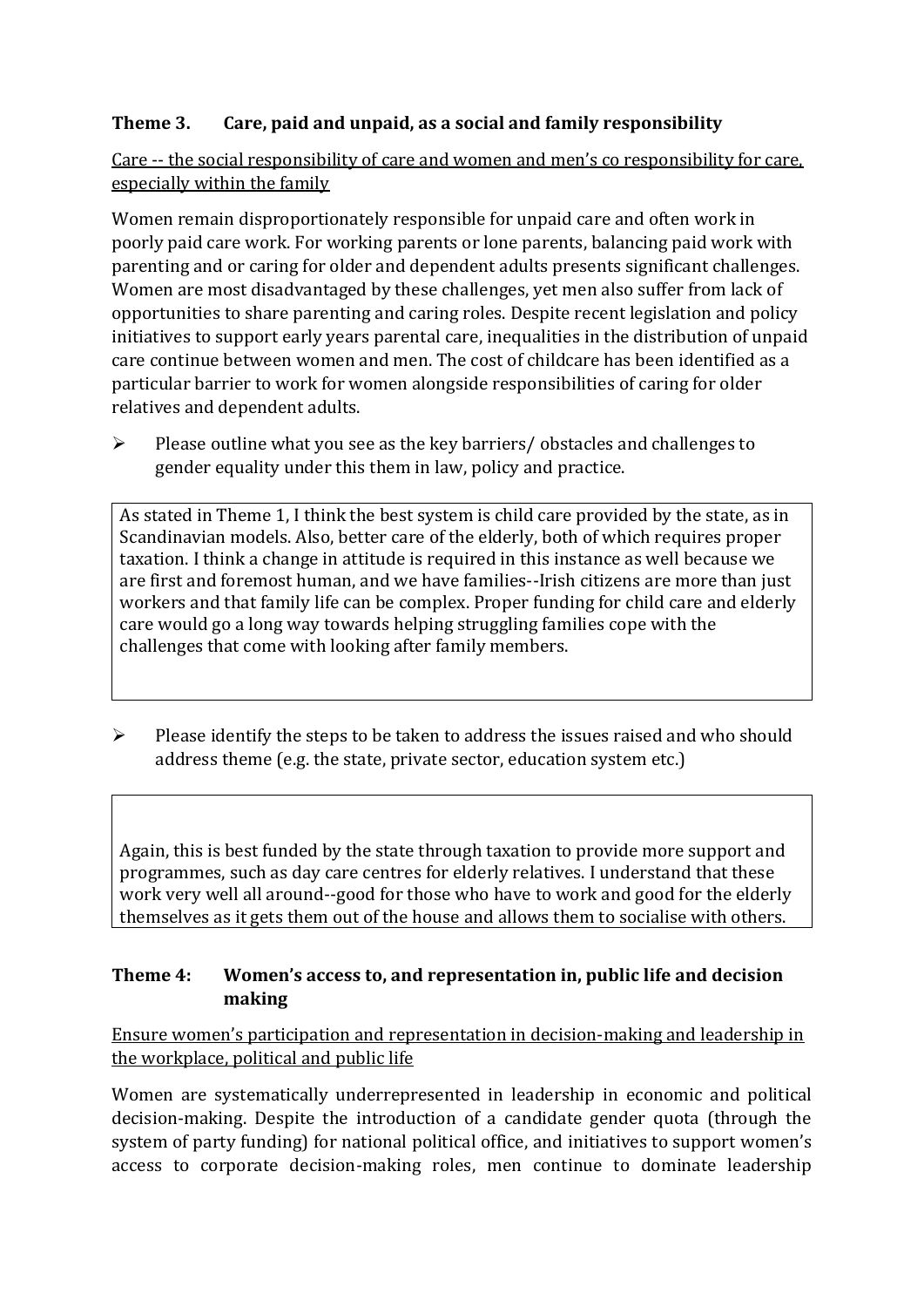positions. There are also issues to be considered around how media represents women and men.

 Please outline what you see as the key barriers/ obstacles and challenges to gender equality under this theme in law, policy and practice.

Behind every successful leader is someone who supports him or her. That is a fact. Those who achieve such heights are usually those who don't have to worry about keeping a home, raising children, etc., and such ambition, focus and determination to one's career is rewarded to those who can manage their lives in this way. That more women than men provide that support is a by-product of historical forces which are stubbornly persistent. Is there a way to design a fairer system? Perhaps only if we get used to the idea that men themselves may choose to become supporters of women's careers. And some men do, such as Hilary Mantel and the late Maeve Binchy, whose partners both supported their successful careers, freeing them up to do what they do best. But when you have Daniel Craig being mocked for being seen in public for carrying his new born daughter in a papoose, this suggests that we have a long way to go to address this persistent inequality.

 $\triangleright$  Please identify the steps to be taken to address the issues raised and who should address them (e.g. the state, private sector, education system etc.)

Ambitious people are to be encouraged, because it can lead to great breakthroughs in all sectors and there is no reason whatsoever that women should be discouraged. In fact, more women in leadership might actually help make our systems fundamentally fairer because of the insights women have into living in the world as a woman. At the educational level, we need to teach girls and boys that anyone can choose to do whatever they want. More representations is good, and we're seeing that now with docs such as Herstory. This means that extraordinary women can take their place within the history books alongside the famous men we all know about. This is good and healthy. For employers, all they need to do is get better and recognising talent and ambition in everyone. It is, after all, better for their bottom line, which is the language they understand. And, it wouldn't hurt to explore more deeply too how toxic leadership at the top can actually do great damage to an organisation, so it matters who reaches the uppermost positions very much as well.